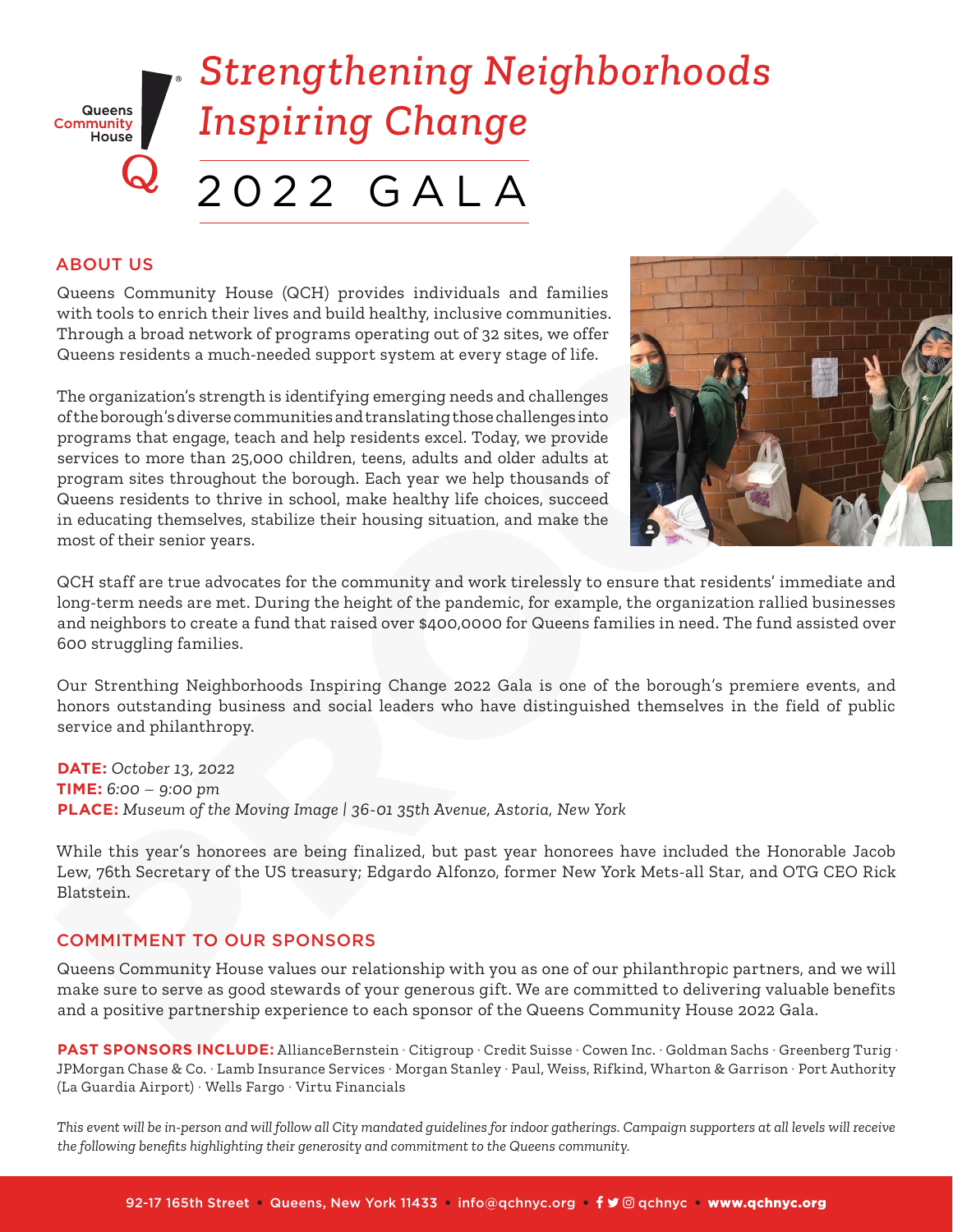Queens Community<br>|<br>|House

# *Strengthening Neighborhoods Inspiring Change*

### SUPPORT LEVELS

#### **Premier: \$50,000**

- Logo on promotional materials including invitation, website, e-blasts, and social media
- Hyperlinked company logo on QCH website
- Company logo on Step & Repeat and opportunity for materials or products in gift bags
- Full-page ad in heavy rotation during slideshow for in-person and virtual event
- Live thanks and recognition during the in-person and virtual event
- Video opportunity at the campaign culminating event
- Opportunity for a virtual lunch and learn for your company, neighbor group, faith community, etc.
- Fifteen event tickets

#### **Influencer: \$25,000**

- Logo/listing on promotional materials including invitation, website, e-blasts, and social media
- Company logo on Step & Repeat and opportunity for materials or products in gift bags
- Hyperlinked company logo on QCH website
- Dedicated recognition social media post

#### ONLINE DIGITAL JOURNAL

**\$3,000** • Full-page ad projected on multiple plasma screens throughout in-person event and showcased during virtual event

- Full-page ad in heavy rotation during slideshow for in-person and virtual event
- Live thanks and recognition during the event
- Opportunity for a virtual lunch and learn for your company, neighbor group, faith community, etc.
- Twelve event tickets

#### **Champion: \$15,000**

- Logo on promotional materials including invitation, website, e-blasts and, social media
- Hyperlinked company logo on QCH website
- Full-page ad in heavy rotation during slideshow for in-person and virtual event
- Opportunity for a virtual lunch and learn for your company, neighbor group, faith community, etc.
- Ten event tickets

#### **Advocate: \$8,000**

- Listing on promotional materials including invitation, website, e-blasts, and social media  $\begin{tabular}{l|c|c|c|c} \hline & $\mathsf{Q$} & $\mathsf{Q$} & $\mathsf{Q$} & $\mathsf{Q$} & $\mathsf{Q$} & $\mathsf{Q$} & $\mathsf{Q$} & $\mathsf{Q$} & $\mathsf{Q$} & $\mathsf{Q}$ \\ \hline & $\mathsf{Supnum} \text{ is a non-constant} & $\mathsf{Supnum} \text{ is a non-constant} \\ & $\mathsf{lequation} \text{ is a non-constant} \\ & $\mathsf{inquation} \text{ is a non-constant} \\ & $\mathsf{inquation} \text{ is a non-constant} \\ & $\mathsf{inquation} \text{ is a non-constant} \\ & $\mathsf{inqu$ 
	- Half-page ad during slideshow for in-person and virtual event
	- Opportunity for a virtual lunch and learn for your company, neighbor group, faith community, etc
	- Eight event tickets

**\$1,500** • Half-page ad projected on multiple plasma screens throughout the in-person event and showcased during virtual event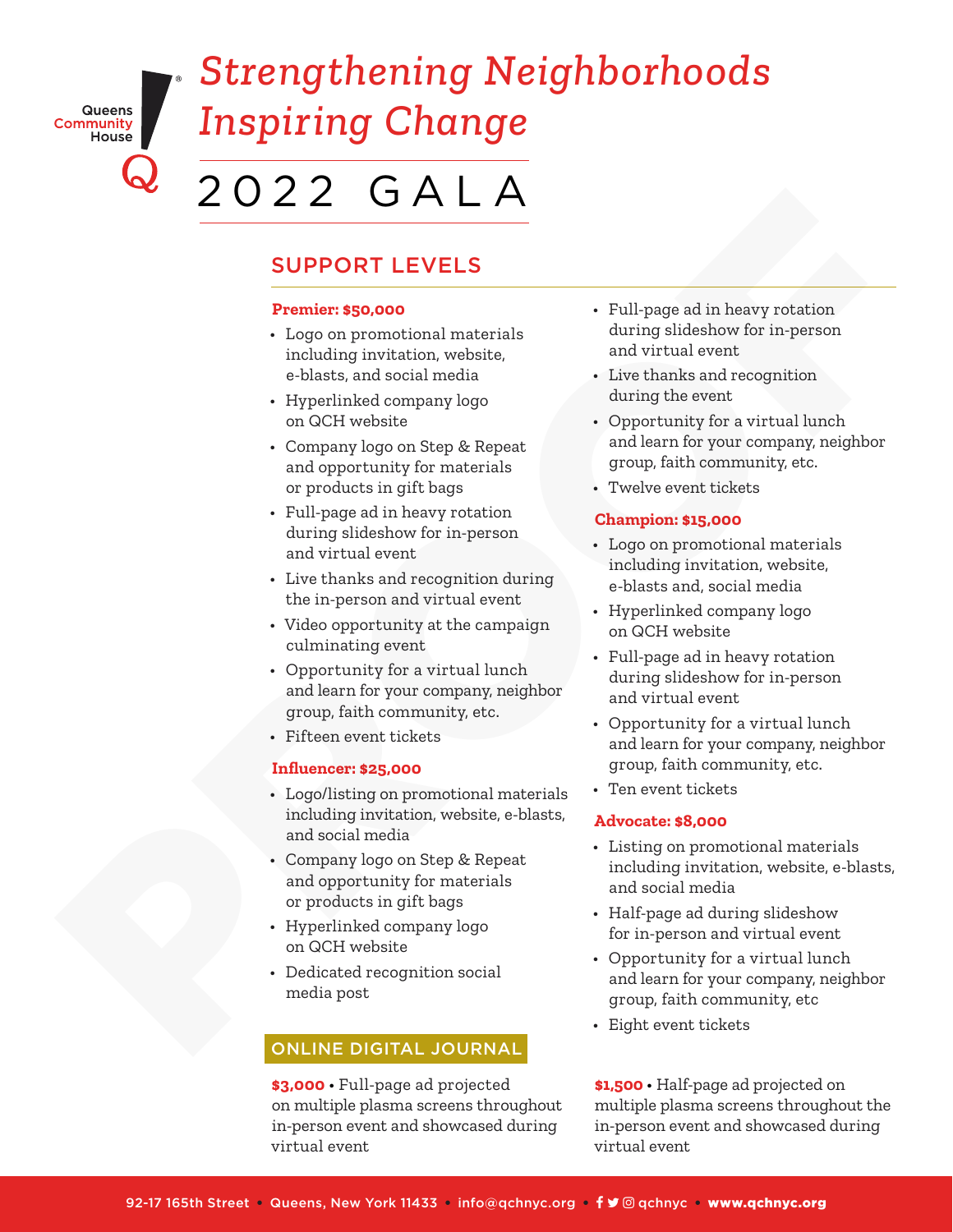| Queens    |  |
|-----------|--|
| Community |  |
| House     |  |

## *Strengthening Neighborhoods Inspiring Change* 2022 GALA

| House $\blacksquare$               |                                                                                                                                   |                                                          |  |
|------------------------------------|-----------------------------------------------------------------------------------------------------------------------------------|----------------------------------------------------------|--|
|                                    | <b>RESPONSE FORM</b>                                                                                                              |                                                          |  |
|                                    | <b>SUPPORT LEVELS</b>                                                                                                             |                                                          |  |
|                                    | $\Box$ Premier: \$50,000<br>$\Box$ Champion: \$15,000                                                                             | $\Box$ Influencer : \$25,000<br>$\Box$ Advocate: \$8,000 |  |
|                                    | <b>JOURNAL ADS</b>                                                                                                                |                                                          |  |
|                                    | $\Box$ Full-page ad: \$3,000                                                                                                      | $\Box$ Half-page ad: \$1,500                             |  |
|                                    | We are unable to participate, but wish to make a tax-deductible gift of \$_                                                       |                                                          |  |
|                                    | (Please complete all fields.)                                                                                                     |                                                          |  |
|                                    | Name                                                                                                                              | Company                                                  |  |
|                                    | Telephone                                                                                                                         | E-mail                                                   |  |
|                                    | Address                                                                                                                           |                                                          |  |
|                                    | City                                                                                                                              | Zip Code<br>State                                        |  |
|                                    | Listing as you wish it to appear in printed materials: _________________________                                                  |                                                          |  |
|                                    |                                                                                                                                   |                                                          |  |
|                                    | <b>QUESTIONS?</b>                                                                                                                 |                                                          |  |
|                                    | Please contact Ade Omotade, Director of Development, for more about sponsorships.<br>Phone: 347-452-3934   Email: gala@qchnyc.org |                                                          |  |
|                                    | $\Box$ Enclosed is a check in the amount of $\mathsf{S}$ _____________payable to Queens Community House.                          |                                                          |  |
|                                    | Checks may be mailed to:<br>Queens Community House, 92-17 165th St, Jamaica NY 11375; Attn: Development                           |                                                          |  |
|                                    | Please Charge \$________ to my □ Amex □ Mastercard □ Visa □ Discover                                                              |                                                          |  |
|                                    | Cardholder Name                                                                                                                   |                                                          |  |
| <b>Queens</b><br><b>Community</b>  |                                                                                                                                   |                                                          |  |
| House is a 501(c)<br>(3) nonprofit | Credit Card #                                                                                                                     | <b>Expiration Date</b><br>Security Code                  |  |
| organization -<br>Eadaral          | Credit Card Billing Address                                                                                                       |                                                          |  |

**VISIT [WWW.QCHNYC.ORG](http://www.qchnyc.org/events)/EVENTS TO MAKE YOUR SPONSORSHIP PAYMENT OR TO MAKE A DONATION** Federal Tax ID #11- 2375583